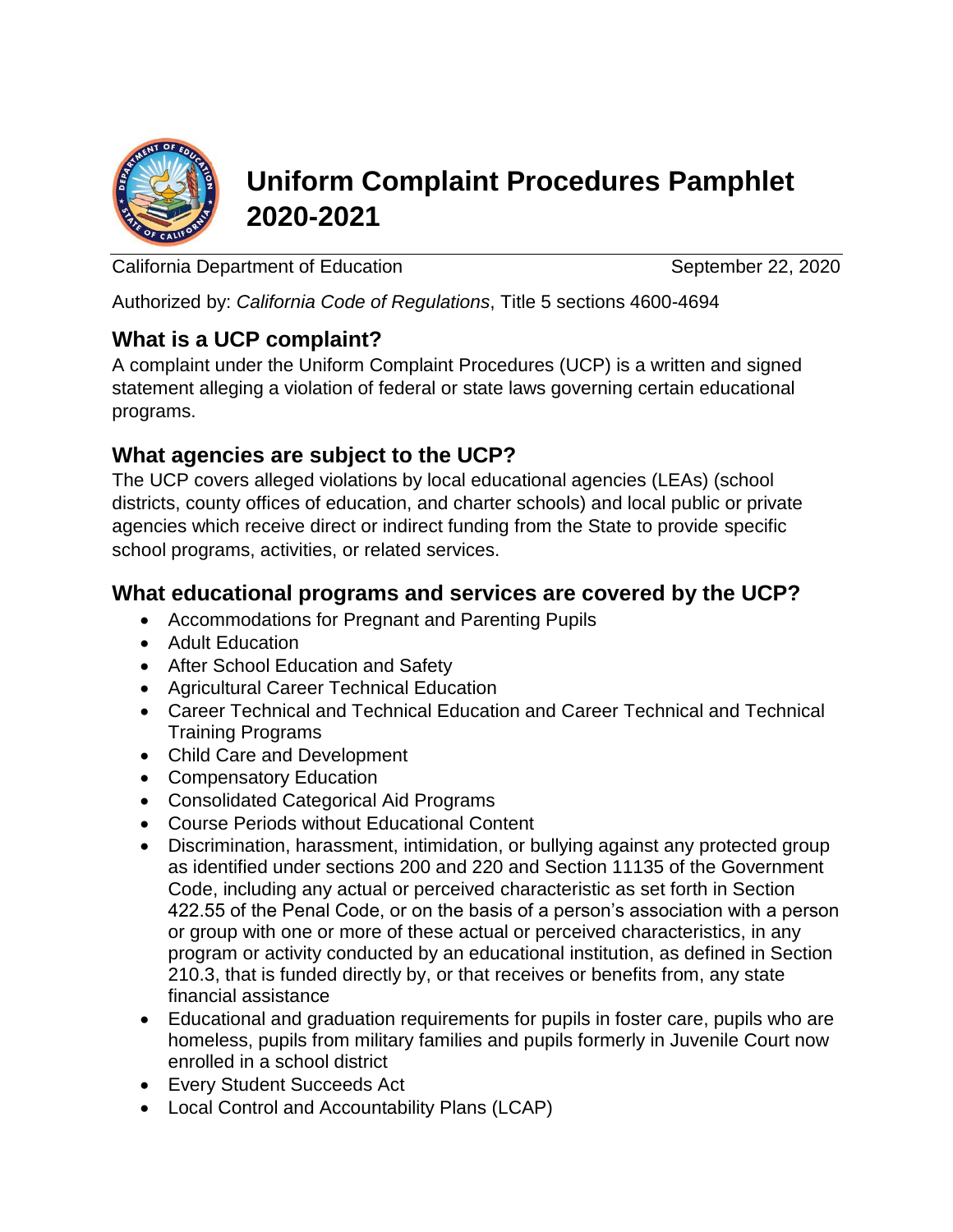- 
- Migrant Education
- Physical Education Instructional Minutes
- Pupil Fees
- Reasonable Accommodations to a Lactating Pupil
- Regional Occupational Centers and Programs
- School Plans for Student Achievement
- School Safety Plans
- Schoolsite Councils
- State Preschool
- State Preschool Health and Safety Issues in LEAs Exempt From Licensing

# **What issues are not covered by the UCP?**

Not all complaints fall under the scope of the UCP. Many concerns are the responsibility of the LEA, including classroom assignments, common core, grades, graduation requirements, hiring and evaluation of staff, homework policies and practices, provision of core curricula subjects, student advancement and retention, student discipline, student records, the Bagley-Keene Open Meeting Act, the Brown Act, and other general education requirements. The LEA, however, may use its local complaint procedures to address complaints not covered by the UCP.

Only allegations within the subject matters falling within the UCP can be appealed to the CDE.

In addition, the following complaints are referred to other agencies for resolution and not subject to the UCP:

- Allegations of child abuse are referred to County Departments of Social Services, Protective Services Divisions, or appropriate law enforcement agency.
- Health and safety complaints regarding licensed facilities operating a Child Development Program are referred to the Department of Social Services.
- Employment complaints are sent to the California Department of Fair Employment and Housing.

# **How do I file a UCP complaint and how is it processed?**

The LEA's UCP complaint policies and procedures provide the information needed to file a local complaint. Each LEA must annually notify its students, employees, parents/guardians, school and district advisory committees, appropriate private school officials and other interested parties of the LEA's UCP complaint policies and procedures, and the opportunity to appeal the LEA's Investigation Report to the CDE. LEAs must provide their complaint policies and procedures free of charge.

### **What are the responsibilities of the complainant?**

• Receives and reviews the UCP complaint policies and procedures from the LEA.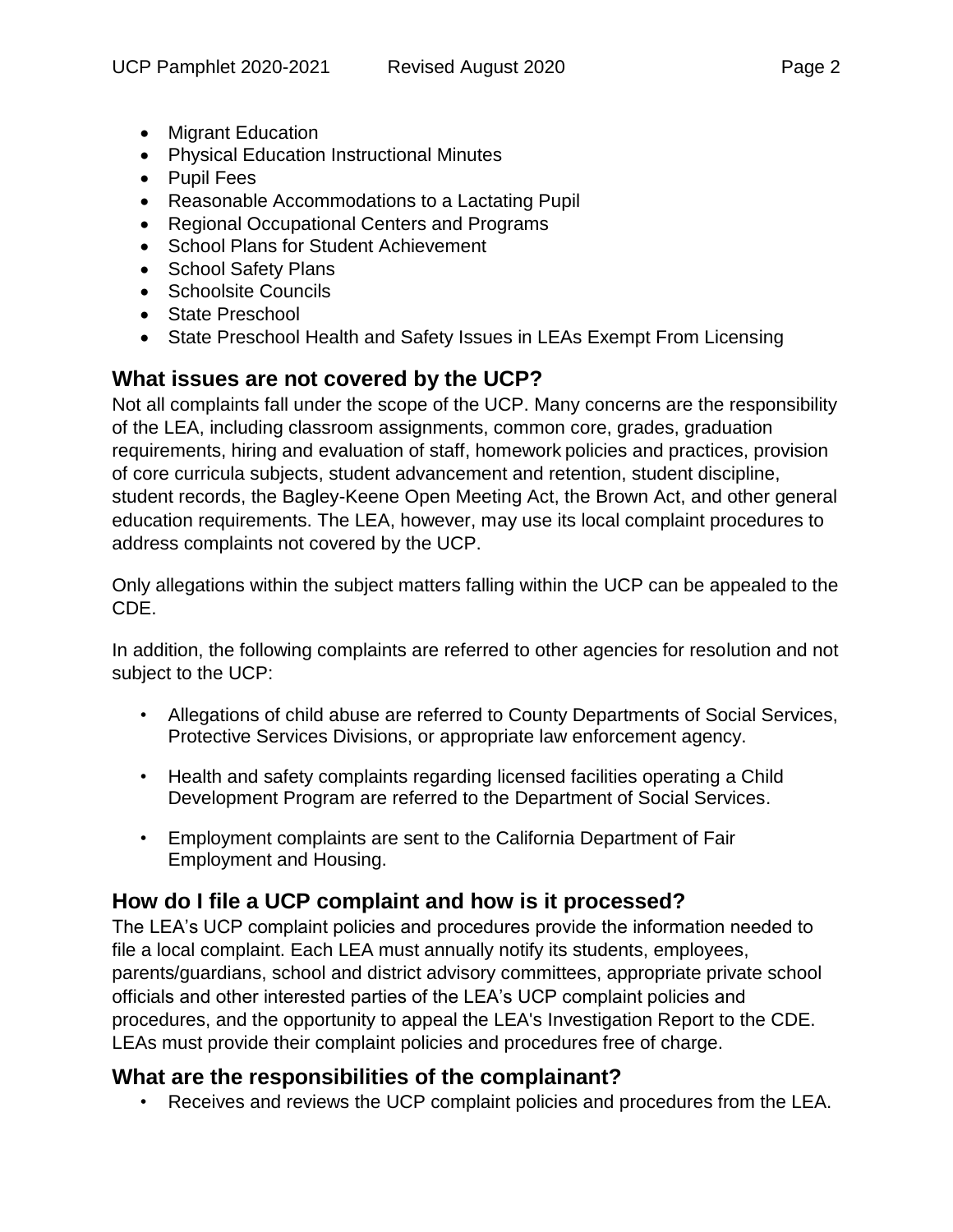- Files a written complaint by following the steps described in the LEA's UCP complaint procedures.
	- 1. The signature on a complaint may be handwritten, typed (including in an email) or electronically-generated.
	- 2. A complaint filed on behalf of an individual student may only be filed by that student or that student's duly authorized representative.
	- 3. All complaints must be filed within one year from the date of the alleged violation. For Local Control and Accountability Plan (LCAP) complaints the date of the alleged violation is the date when the reviewing authority approves the LAP or annual update that was adopted by the LEA.
- Cooperates in the investigation and provides the LEA investigator with information and other evidence related to the allegations in the complaint.
- May file a written appeal to the CDE within 30 calendar days of receiving the LEA's decision if they believe the LEA's decision is incorrect.
- Must specify the basis for the appeal and whether the LEA's facts are incorrect and/or the law is misapplied. The appeal packet must contain a copy of the original complaint to the LEA and a copy of the LEA's decision.
- Where applicable, within 30 calendar days of receiving the CDE's decision or report, may submit a request for reconsideration by the Superintendent of Public Instruction at the CDE or their designee. The request for reconsideration must specify and explain the reason(s) for contesting the findings of fact, conclusions of law, or corrective actions in the appeal Decision.
- When filing an appeal with the CDE, must specify and explain the basis for the appeal, including at least one of the following:
	- 1. The LEA failed to follow its complaint procedures, and/or;
	- 2. Relative to the allegations of the complaint, the LEA Investigation Report lacks material findings of fact necessary to reach a conclusion of law, and/or;
	- 3. The material findings of fact in the LEA Investigation Report are not supported by substantial evidence, and/or;
	- 4. The legal conclusion in the LEA Investigation Report is inconsistent with the law, and/or;
	- 5. In a case in which the LEA found noncompliance, the corrective actions fail to provide a proper remedy.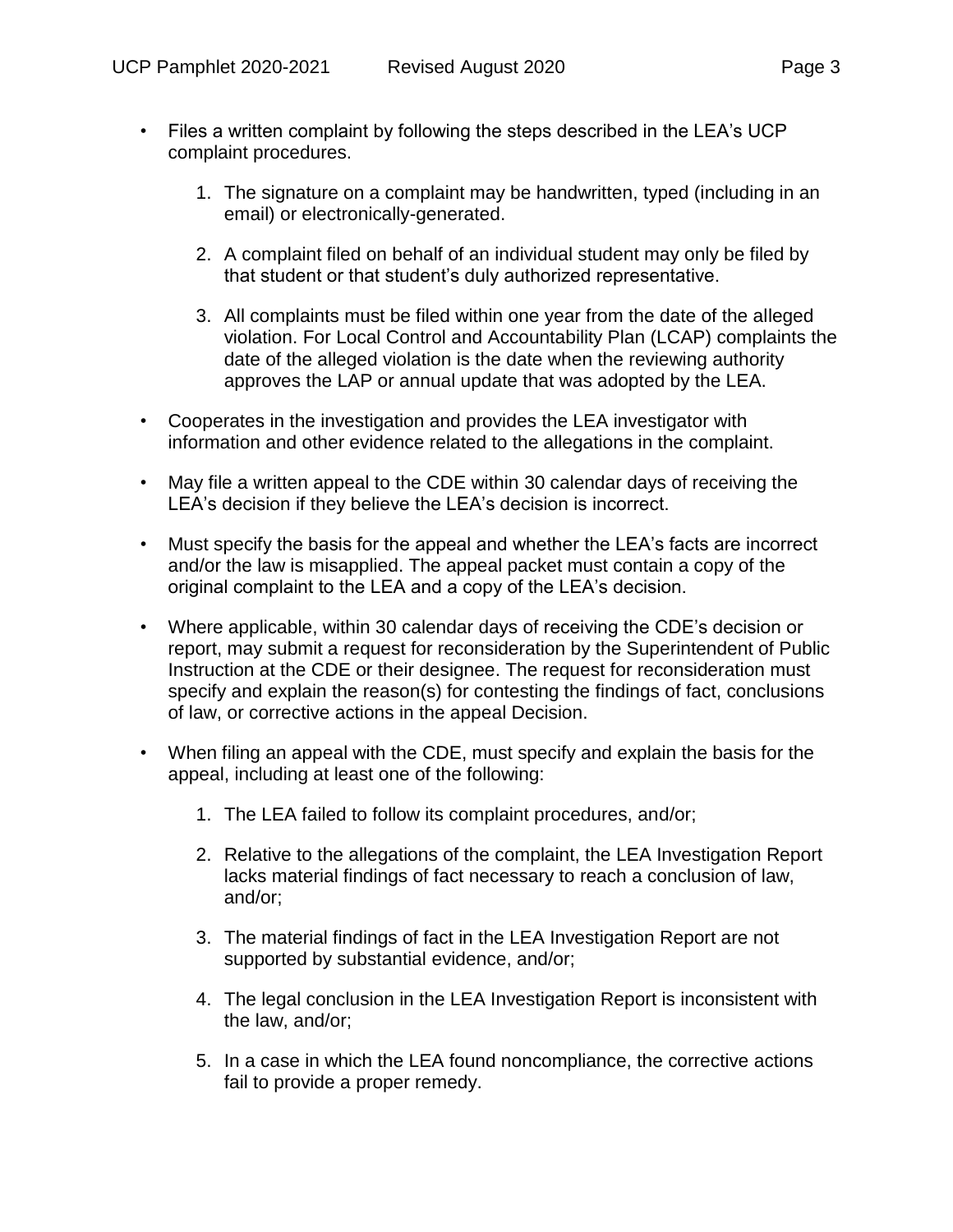# **What are the responsibilities of the LEA?**

- Ensures compliance with applicable federal and state laws and regulations.
- Adopts UCP complaint policies and procedures consistent with the *California Code of Regulations*, Title 5 sections 4600–4694.
- Designates a staff member to be responsible for receiving, investigating and resolving complaints and makes sure the staff member is knowledgeable about the laws/programs they are assigned.
- Must give the filing party an opportunity to present information and/or evidence relevant to the complaint.
- Protects complainants from retaliation.
- Resolves the complaint and completes a written report within 60 calendar days of receipt of the complaint unless extended by written agreement of the complainant.
- Must advise the complainant of the right to appeal the LEA's Investigation Report to the CDE within 30 calendar days of receiving the report.
- If the LEA finds merit in a complaint, it must impose corrective actions for, including, but not limited to complaints involving pupil fees, courses of study, instructional minutes for physical education and LCAP, and must include a remedy to all affected pupils, parents and guardians.
- LEAs shall provide the investigative file to CDE within 10 days of notification of an appeal. An LEA's failure to provide a timely and complete response may result in the CDE ruling on the appeal without considering information from the LEA.

#### **What are the responsibilities of the CDE?**

The UCP authorizes the CDE to process appeals of the LEA's Investigation Report on UCP complaints; or, in certain specified situations, to intervene directly and investigate the allegations in the complaint. The CDE:

- Reviews, monitors and provides technical assistance to all LEAs regarding the adoption of UCP complaint policies and procedures by the LEA's governing board.
- Refers a complaint to the LEA for resolution when appropriate.
- Considers a variety of alternatives to resolve a complaint or appeal when: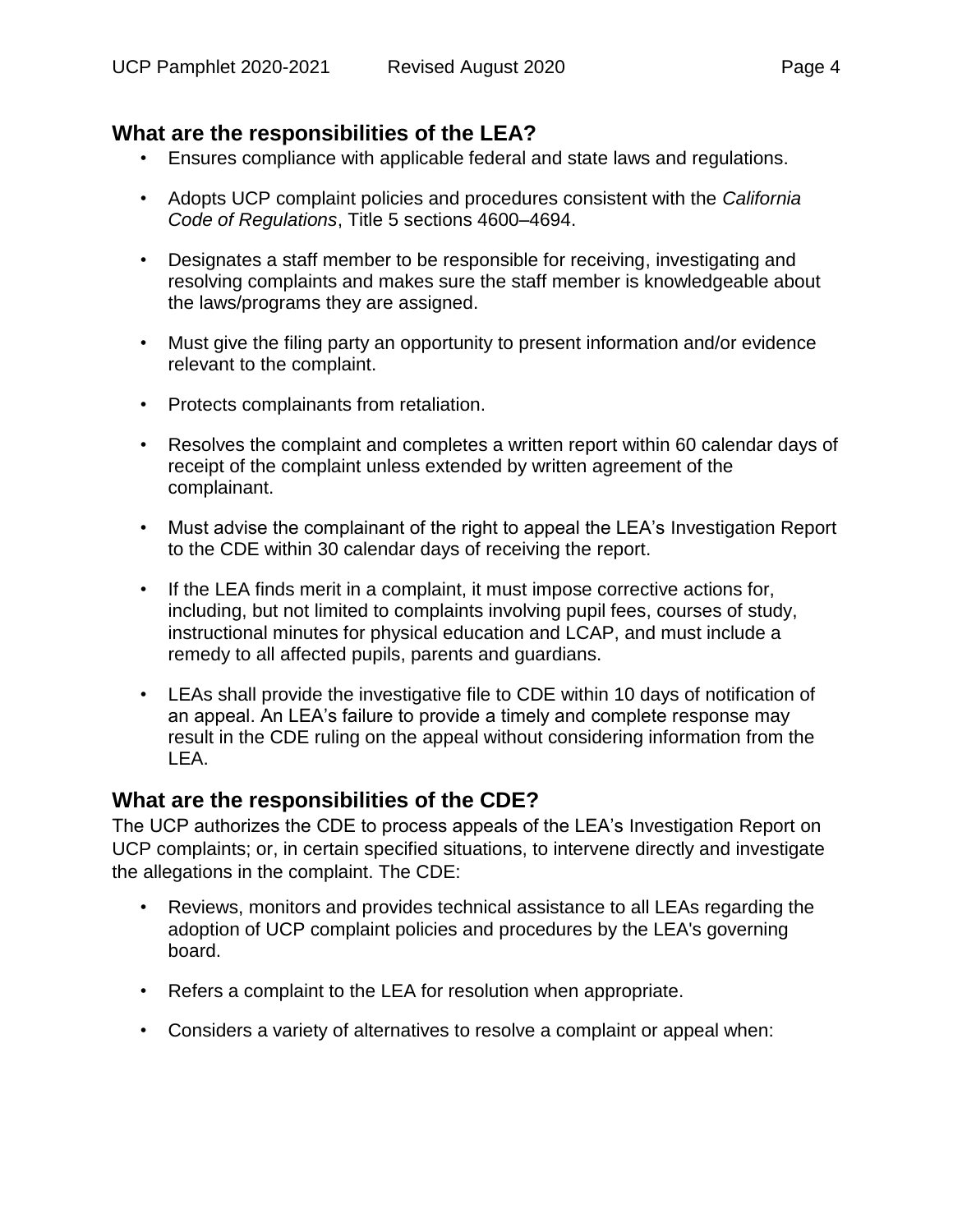- The complainant alleges and the CDE verifies that, through no fault of the complainant, the LEA fails to act within 60 calendar days of receiving the complaint.
- The complainant appeals an LEA decision if they believe the decision is factually and/or legally incorrect.
- When requested by the complainant, the CDE determines when direct intervention is applicable.
- Requires corrective action by the LEA if noncompliance issues are identified during the investigation.
- Provides monitoring and technical assistance to LEAs to ensure resolution of findings of noncompliance.
- Where applicable, notifies the parties of the right to request reconsideration of the CDE's decision/report by the Superintendent of Public Instruction at the CDE within 30 calendar days of the receipt of the decision/report.
- For those programs governed by part 76 of Title 34 of the *Code of Federal Regulations*, notifies the parties of the right to appeal to the United States Secretary of Education.
- If the CDE finds merit in an appeal, it must issue corrective actions for, including, but not limited to, complaints involving pupil fees, courses of study, instructional minutes for physical education and local control and accountability plans, and must include a remedy to all affected pupils, parents, and guardians.
- The CDE must issue an appeal Decision within 60 days, unless extended by written agreement with the Appellant, or the CDE documents exceptional circumstances and informs the Appellant, or the CDE receives notice that the matter has been resolved at the local level, or the CDE receives notice that the matter has been judicially decided.
- On reconsideration, the CDE will not consider new information unless it was unknown during the appeal and could not have become known with due diligence.
- The CDE must act on the reconsideration request within 60 days. During the reconsideration period, the CDE appeal Decision remains in effect and enforceable, unless stayed by a court.
- The CDE may at its discretion directly intervene without waiting for an LEA investigation in certain enumerated situations.
- The CDE must directly intervene if the complaint alleges that an agency that is not an LEA violated laws relating to a Child Care and Development program.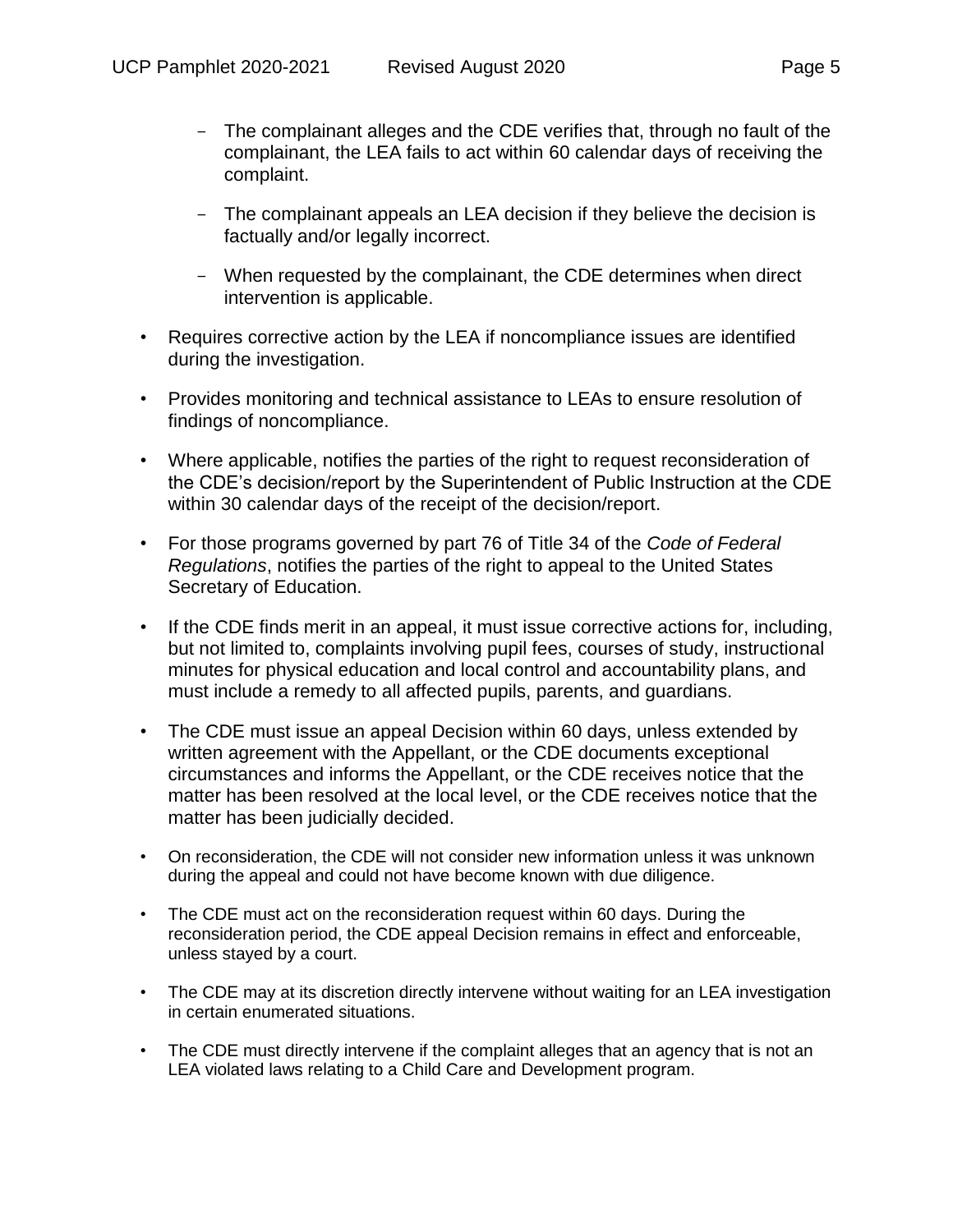- When CDE declines direct intervention in an anonymous complaint, the CDE will not forward the complaint to the LEA without the complainant's permission.
- When the CDE directly intervenes, the CDE must issue a Department Investigation Report within 60 days, unless the parties have agreed to extend the timeline or the CDE documents exceptional circumstances and informs the complainant, or the matter has been resolved at the local level or judicially decided.
- On reconsideration, the CDE will not consider new information unless it was unknown during the investigation and could not have become known with due diligence.
- The CDE must act on the reconsideration request within 60 days. During the reconsideration period, the CDE Investigation Report remains in effect and enforceable, unless stayed by a court.
- Within 30 days of the date of the CDE's appeal Decision, either party may request reconsideration. Within 30 days of the date of the CDE's Investigation Report, either party may request reconsideration.

### **Williams Complaints**

A Williams complaint concerns instructional materials, emergency or urgent facilities conditions that pose a threat to the health and safety of pupils, and teacher vacancy or misassignment. They may be filed anonymously. LEAs must have a complaint form available for these types of complaints, but will not reject a complaint if the form is not used as long as the complaint is submitted in writing. Under applicable regulations, a notice must be posted in each classroom in each school notifying parents and guardians of the matters subject to a Williams complaint and where to obtain a form to file a complaint.

A Williams complaint must be resolved by the school principal or by the district superintendent or his or her designee. A complainant who is not satisfied with the resolution has the right to describe the complaint to the governing board of the school district at a regularly scheduled meeting of the board. Except for complaints involving a condition of a facility that poses an emergency or urgent threat, there is no right of appeal to the CDE.

In the case of complaints concerning a condition of a facility that poses an emergency or urgent threat, a complainant who is not satisfied with the resolution has the right to file an appeal to the Superintendent of Public Instruction at the CDE within 15 calendar days of receiving the LEA's decision.

For further information on Williams complaints please go to the CDE Web site and search for Williams Facilities Complaints and Appeals.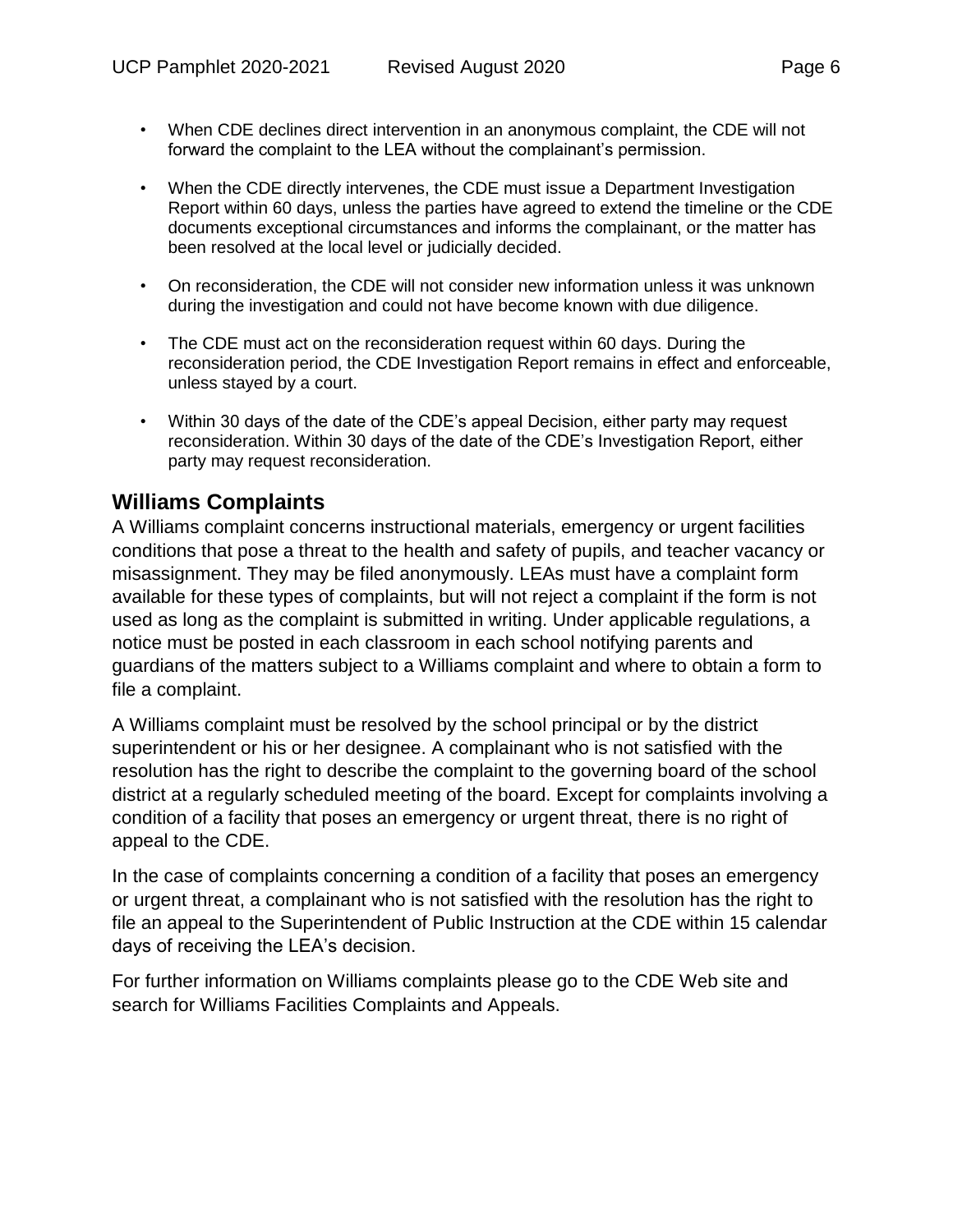# **State Preschool Health and Safety Issues in LEAs Exempt from Licensing**

A complaint regarding State Preschool Health and Safety issues incorporate emergency and/or urgent facilities conditions that pose a threat to the health and safety of students. They may be filed anonymously. LEAs must have a complaint form available for these types of complaints, but will not reject a complaint if the form is not used as long as the complaint is submitted in writing. Under applicable regulations, a notice must be posted in each state preschool classroom notifying parents and guardians of the matters subject to these complaints and where to obtain a form to file a complaint.

A state preschool health and safety complaint must be resolved by the school principal or by the district superintendent or his or her designee. A complainant who is not satisfied with the resolution has the right to describe the complaint to the governing board of the school district at a regularly scheduled meeting of the board. A complainant who is not satisfied with the resolution proffered by the preschool program administrator or the designee of the district superintendent has the right to file an appeal to the Superintendent of Public Instruction.

For further information please go to the CDE Web site and search for **State Preschool Health and Safety Issues in LEAs Exempt from Licensing** Complaints and Appeals.

### **Additional Information**

For additional information, contact the appropriate office listed, or visit the UCP Web page at Uniform Complaint Procedures.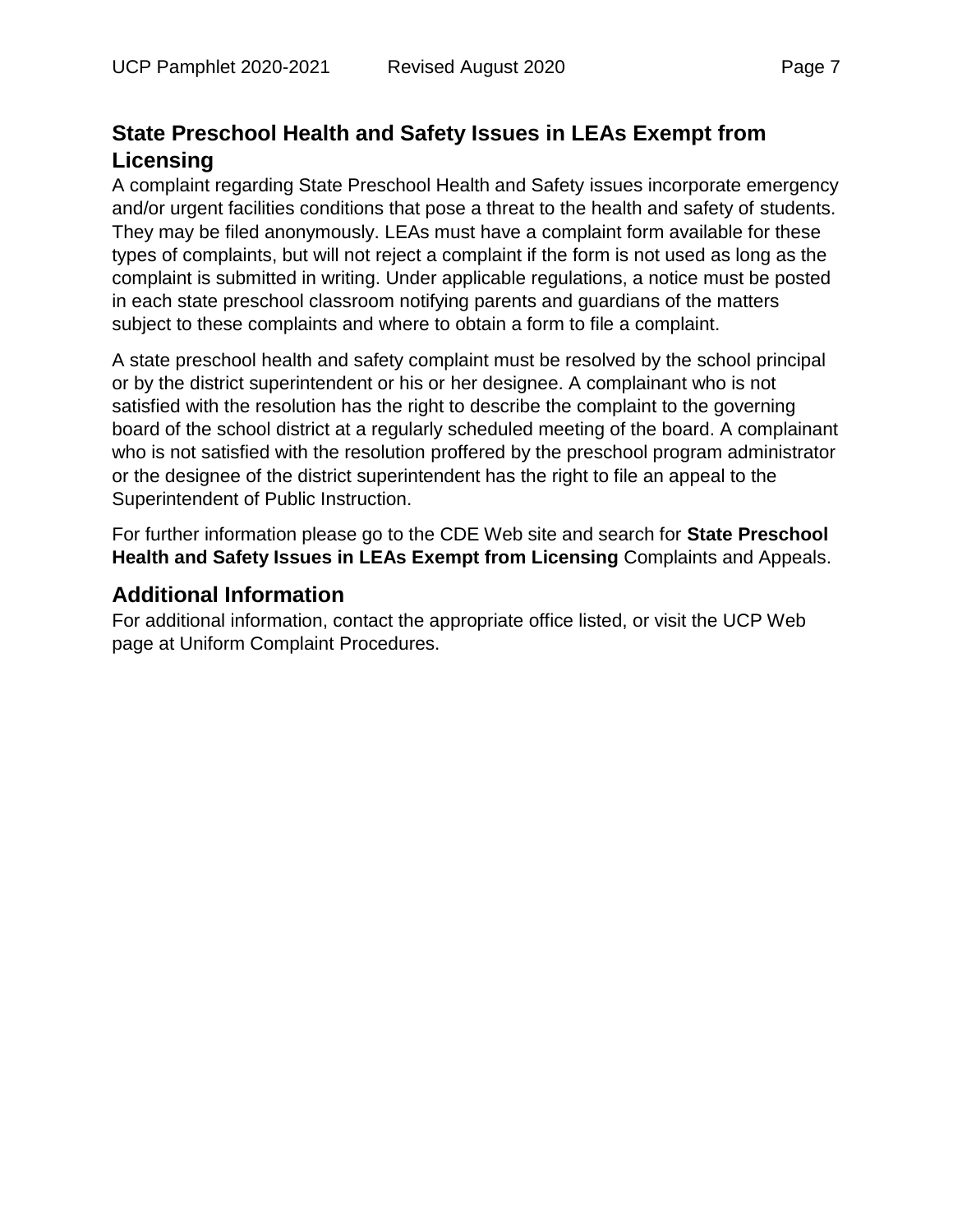### **Contacts for Programs and Services Covered Under the UCP** [as of July 2020]

**Accommodations for Pregnant and Parenting Pupils, Student Lactation Accommodations, and LGBTQ Resources**, Education Equity UCP Appeals Office; 916-319-8239

**Adult Education**, Adult Education Office; 916-322-2175

**After School Education and Safety**, Expanded Learning Division; 916-319-0923

**Agricultural Career Technical Education**, Career & College Transition Division; 916- 445-2652

**Career Technical Education (Federal) and Regional Occupational Centers and Programs**, Career Technical Education Leadership Office; 916-322-5050

**Child Care and Development (including State Preschool)**, Early Learning and Care Division; 916-322-6233

**Course Periods without Educational Content**, Categorical Programs Complaints Management Office; 916-319-0929

**Discrimination, Harassment, Intimidation, Bullying**, Education Equity UCP Appeals Office; 916-319-8239

**Independent Study and Interstate Compact on Educational Opportunity for Military Children, Juvenile Court and Community School Students**, Educational Options Office; 916-323-2183

**Every Student Succeeds Act / including Compensatory Education, Migrant Education, School Safety Plans**, Categorical Programs Complaints Management Office; 916-319-0929

**Education of Pupils in Foster Care and Pupils who are Homeless**, Regional Support and Awards Office; 916-319-0836

**Local Control Accountability Plans (LCAPs): Content or Procedures**, Local Agency Systems Support Office; 916-319-0809

**Local Control Accountability Plans (LCAPs): Fiscal**, School Fiscal Services Division; 916-322-3024

**Physical Education: Instructional Minutes**, Standards Implementation Support Office; 916-323-5847

**Pupil Fees**, Categorical Programs Complaints Management Office; 916-319-0929

**School Facilities** (for Williams Complaints), School Facilities and Transportation Services Division; 916-322-2470